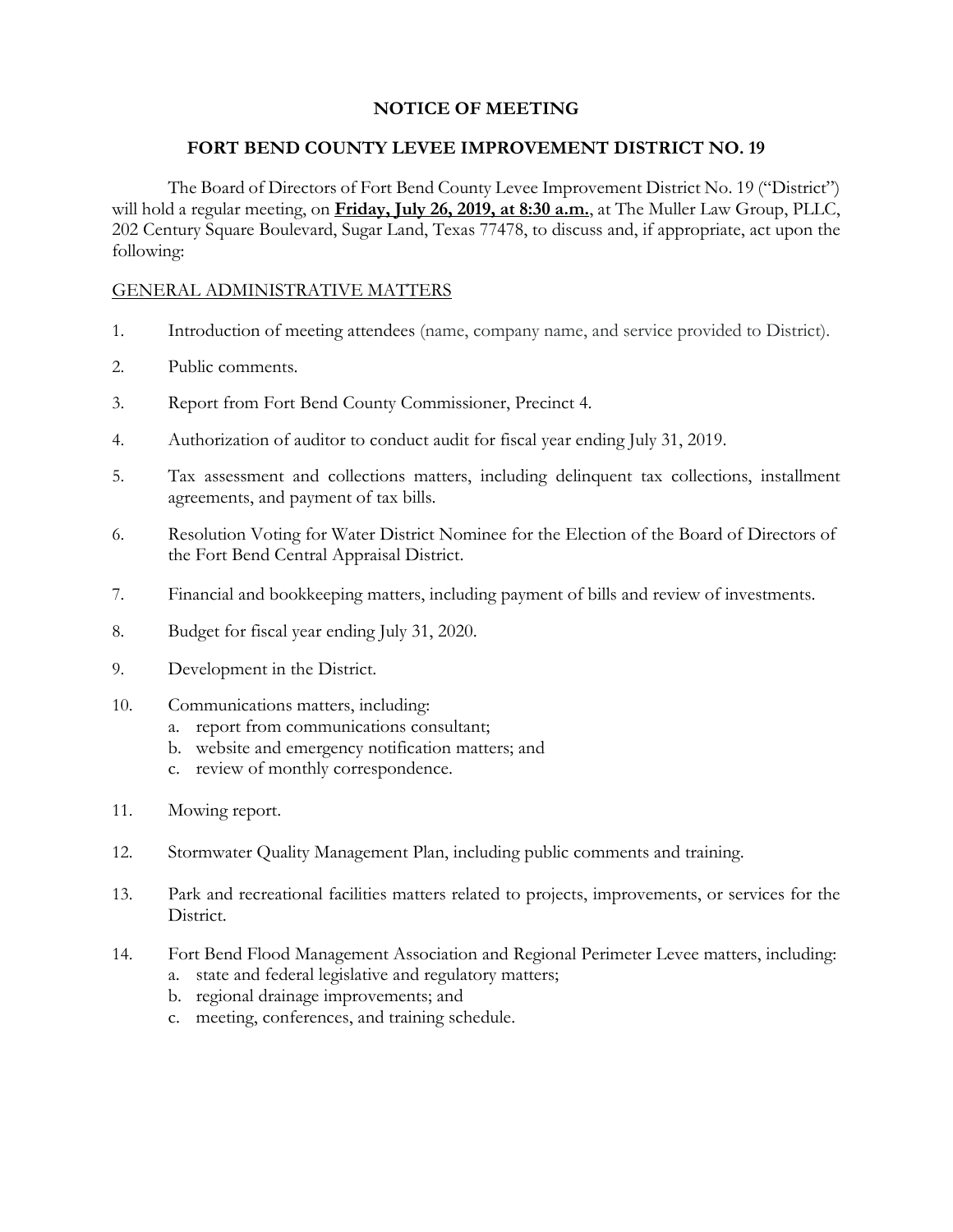15. Scheduling of meetings and assignment of director to attend Fort Bend County Levee Improvement District No. 15 Board meeting.

### **Scheduled 10-minute recess.**

# OPERATION AND CONSTRUCTION MATTERS

- 16. General operations matters, including:
	- a. report on repairs and maintenance;
	- b. Flat Bank Creek erosion (Fort Bend County); and
	- c. pending or proposed claims for federal or state reimbursement.
- 17. Emergency operations matters, including:
	- a. vehicular access improvements; and
	- b. revisions to Emergency Action Plan.
- 18. Steep Bank Creek Pump Station matters, including:
	- a. report and recommendations from Joint Committee;
	- b. proposal for gate repairs;
	- c. automated rainfall and water elevation gauges, including data collection, storage, and reporting systems; and
	- d. proposed facility expansion.
- 19. Regional drainage projects and capital improvements, including:
	- a. report on revised Fort Bend County Drainage District Criteria;
	- b. Regional Pump Station, including:
		- i. update on 2D watershed modeling; and
	- c. watershed interconnects.
- 20. Other Engineering Matters related to other projects, improvements, or services, including:
	- a. deeds, easements, and consents to encroachment.
- 21. Project Financing Matters, including:
	- a. developer park projects;
	- b. review of projects proposed for funding from bond proceeds; and
	- c. FEMA Hazard Mitigation Fund Application, including proposal for consulting services.
- 22. Minutes.
- 23. Review of projects and activities, including:
	- a. completed and pending action items;
	- b. new action items;
	- c. decision register; and
	- d. project tracking spreadsheet.